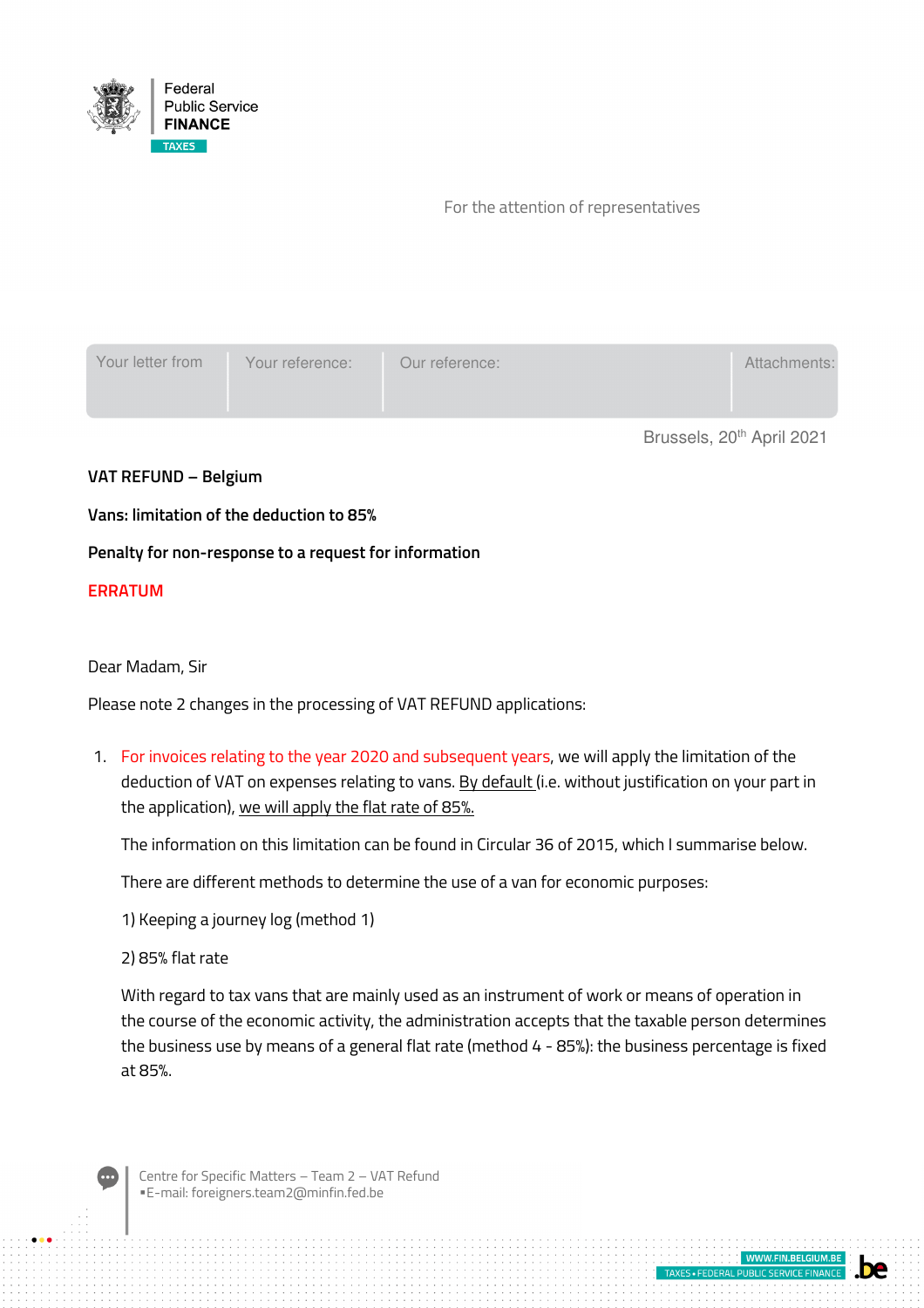3) 35% flat rate

For tax vans that are not mainly used as a working tool or means of operation in the course of the economic activity, business use may be determined by means of a general flat rate (4 - 35% method): the business percentage is fixed at 35%.

This 4 - 35% method is subject to two cumulative conditions of application:

- the flat rate applies only to one vehicle per user ;

- the vehicle must actually be used as an instrument of work or as a means of exploitation in the context of the economic activity.

For further information in this regard, reference is made to AGFisc Circular No. 36/2015 (No. E.T.119.650) of 23.11.2015, numbers 128 to 132: https://eservices.minfin.fgov.be/myminfinweb/pages/fisconet/document/a3fd23cf-1017-4fc1-a8cc-99041b69dcea

and to ≪ Book III: Right to deduct input tax - Chapter 11: Right to deduct, Section 8, heading 4, item E ≫: https://eservices.minfin.fgov.be/myminfin-web/pages/fisconet/document/f119f7eec621-4973-84c9-9b6b43cc48a6

2. From 1 June 2021, in the absence of a reply to an enquiry<sup>1</sup> concerning an application for a refund of Belgian VAT, we will apply a penalty (EUR 1,000.00 for the first infringement  $^2$ ) when submitting a new application concerning the same period.

I stay at your disposal for any information you may require.

Best regards,

Valérie SIMONS

Chief officer – Vat Refund

# 2/2

<sup>1</sup> According to the article 62, §1er of the code of the VAT, every person has to supply verbally or in writing, in any requisition of the agents of the administration which has the value-added tax in its attributions, any information which are demanded to him to verify exact perception of the tax at his expense or chargeable to third party;

<sup>&</sup>lt;sup>2</sup> According to the appendix of the royal order n°44 of October 21st, 1993, section four, section IX, taken pursuant to the article 70, §4 of the aforesaid code, any refusal of information and any communication of erroneous information are punished by a penalty of 1.000,00 EUR for the 1st infringement, 2.000,00 EUR for the 2nd infringement and 5.000,00 EUR for the following infringements.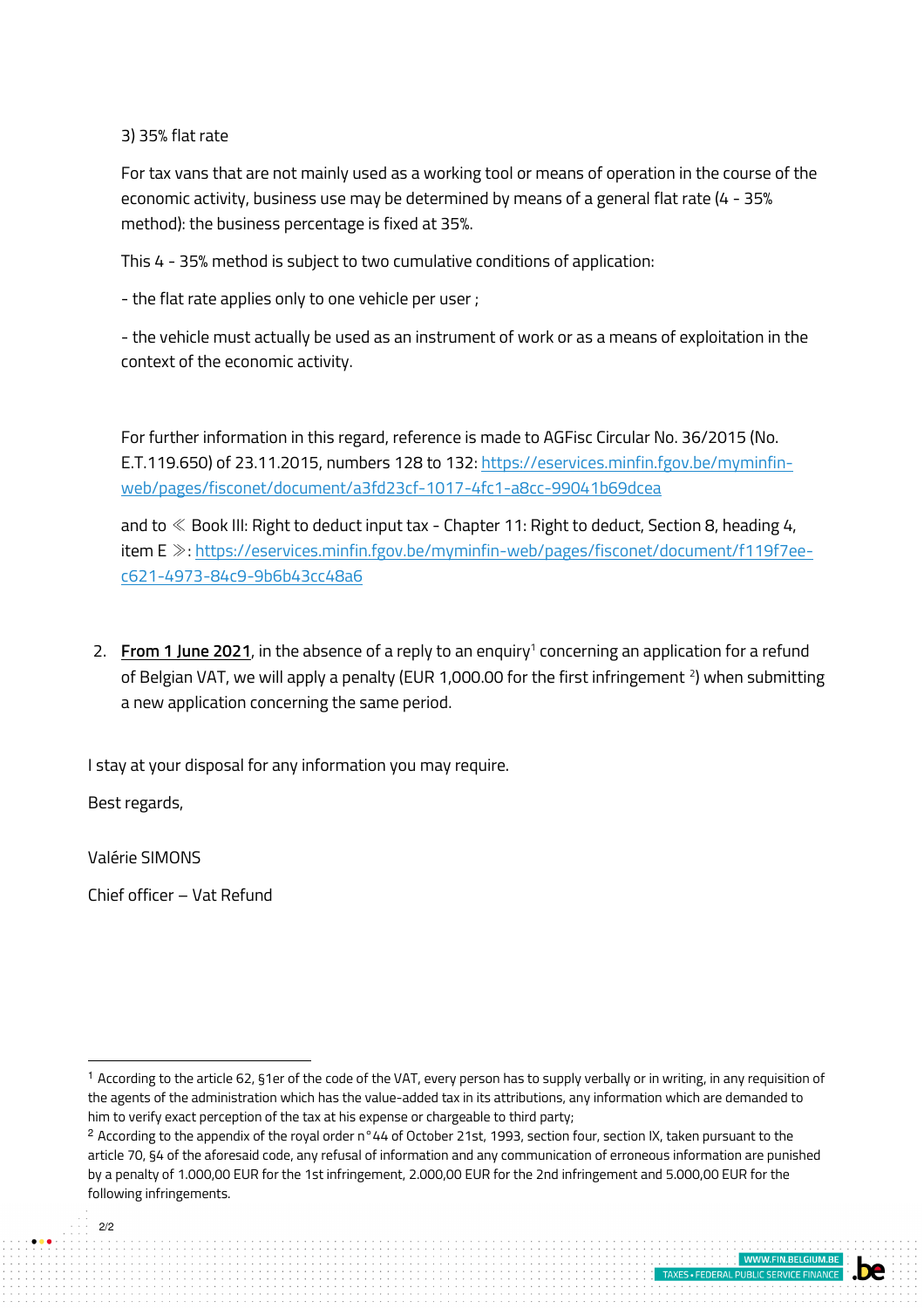# CIRCULAR 36/2015 :

3.2.1.4. Separate regime for determining the professional use of tax vans referred to in Article 4, § 2, of the Code of Taxes assimilated to income taxes (including a method 4)

# **3.2.1.4.1. General**

123. This separate regime is applicable to motor vehicles of the "van" type belonging to one of the following categories

(a) any vehicle consisting of a single cab or a double cab completely separate from the load space and comprising not more than two or six seats respectively, excluding the driver's seat, and an open load floor

(b) any vehicle consisting simultaneously of a passenger space with not more than two seats excluding the driver's seat and a separate load space, the distance between any point on the partition wall behind the front row of seats and the inner rear edge of the load space, measured in the longitudinal axis of the vehicle at a height of 20 cm above the floor, being not less than 50 per cent of the wheelbase length. In addition, this load space must be provided, over its entire surface, with a fixed horizontal floor which is an integral part of the bodywork or permanently attached to it and free of any attachment point for additional benches, seats or safety belts ;

(c) any vehicle consisting simultaneously of a passenger space with not more than six seats, excluding the driver, and a completely separate load space, the distance between any point on the partition wall behind the last row of front seats and the inner rear edge of the load space, measured in the longitudinal axis of the vehicle at a height of 20 cm above the floor, being at least 50 p.c. of the wheelbase length. In addition, this load space must be provided over its entire surface with a fixed horizontal floor which is an integral part of the bodywork or permanently attached to it and free from any attachment point for additional benches, seats or safety belts.

With regard to the tax vans referred to above, a distinction should be made between

(a) tax vans used (almost) exclusively for business purposes and which are not concerned by the application of the methods for determining business use (see Nos 94-96);

Where construction workers travel from their homes to a meeting point which is not at the head office (or an establishment of the taxable person), and then travel together to a specific building site, the whole journey is considered to be a business trip.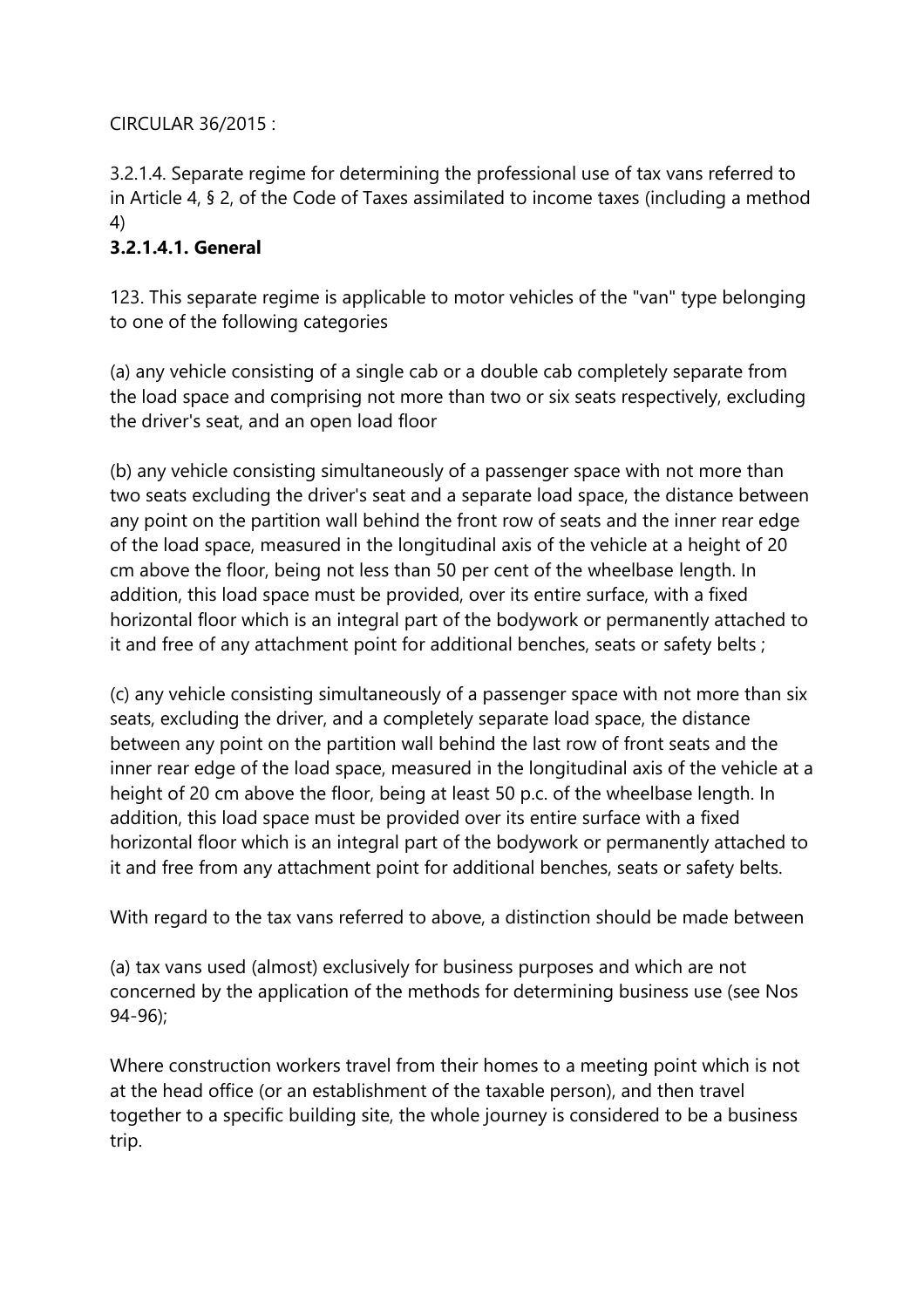This also applies to journeys between home and the registered office (or an establishment of the taxable person) made to collect materials and tools before setting off for a specific building site (see No 102).

(b) tax vans not covered by (a) which are used both for business and other purposes and for which the taxable person has the option of either :

- either to apply method 1 (journey register) for all tax vans (not covered by a);

- or to apply method 4 (flat rate) for all tax vans (not covered by a).

Note

125. The taxable person must combine the methods mentioned in nos. 106-122 with the separate regime applicable to tax vans referred to in article 4, § 2, of the Code of taxes assimilated to income taxes.

In other words, the rules applicable to tax vans and the rules applicable to other means of transport must be applied separately.

Example

A taxable person has two vehicles, one of which is a car and the other a tax van, which are used for mixed purposes. To determine the business use of these means of transport, the taxable person can choose :

- with regard to the car: method 1, method 2 or method 3;

- with regard to the tax van: method 1 or method 4 (see commentary below).

# **3.2.1.4.2. Method 1**

126. The taxable person keeps a daily logbook of journeys by manual entry (e.g. notebook, computer programme) or in an automated way (e.g. adapted GPS system).

A comprehensive journey log requires the following data to be kept for daily journeys for business purposes: date of journey, departure address, arrival address, kilometres travelled per journey, total kilometres travelled per day.

In addition, the mileage at the beginning and end of the period should be recorded (in principle per calendar year).

The daily updated journey register must be produced at the request of the administration.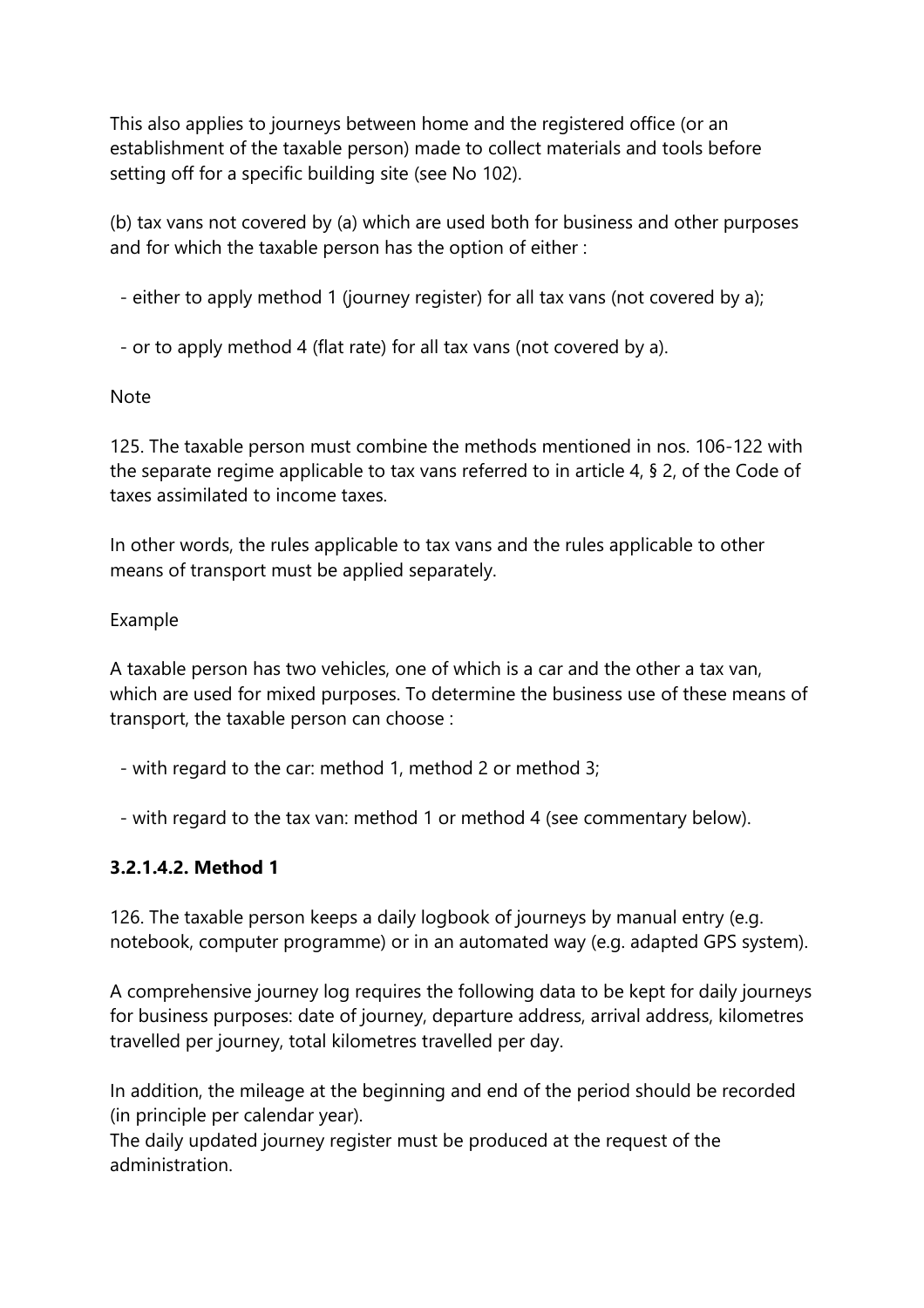127. This method requires the use to be determined for each individual motor vehicle. A duly kept journey register forms the basis for determining the right to deduct. The result of the calculation may be rounded up to the next unit.

The business use determined in accordance with this method in respect of year X is, as a rule, valid as an estimate of the business use for year X+1.

# **3.2.1.4.3. Method 4**

128. This method consists of two general lump sums for determining business use. These two flat rates are set out below.

The administration accepts that the taxable person determines the business use of a tax van by means of a general flat rate (method 4-85%): %Business = 85%.

129. In view of the intention of the legislator and in order to avoid abuses, the application of the general flat rate of 85% is limited to vans mainly used as working tools or means of operation in the course of the economic activity. This additional condition is therefore stricter than the condition relating to use, as laid down in points 94-96.

This is a question of fact, which requires consideration of the legislator's intention to subject certain vehicles designed and constructed for the transport of goods with a maximum authorised mass not exceeding 3,500 kg to a more favourable tax regime (both for direct taxes and for VAT). These categories of vehicles are clearly defined.

In making this assessment, account must be taken of all the factual circumstances in which the taxable person's economic activity is carried out, especially :

 - the fact that the transport of goods (raw materials, materials, merchandise) is a characteristic element of the nature of the taxable person's economic activity

 - the fact that the type of van (open loading platform, separate loading area, number of seats) used by the taxable person is related to the nature of the economic activity

 - the identity of the person to whom the means of transport is made available (the user), in particular with regard to his functions and tasks, even if the transport of goods is a characteristic feature of the taxable person's economic activity and even if the type of vans used is related to the nature of his economic activity.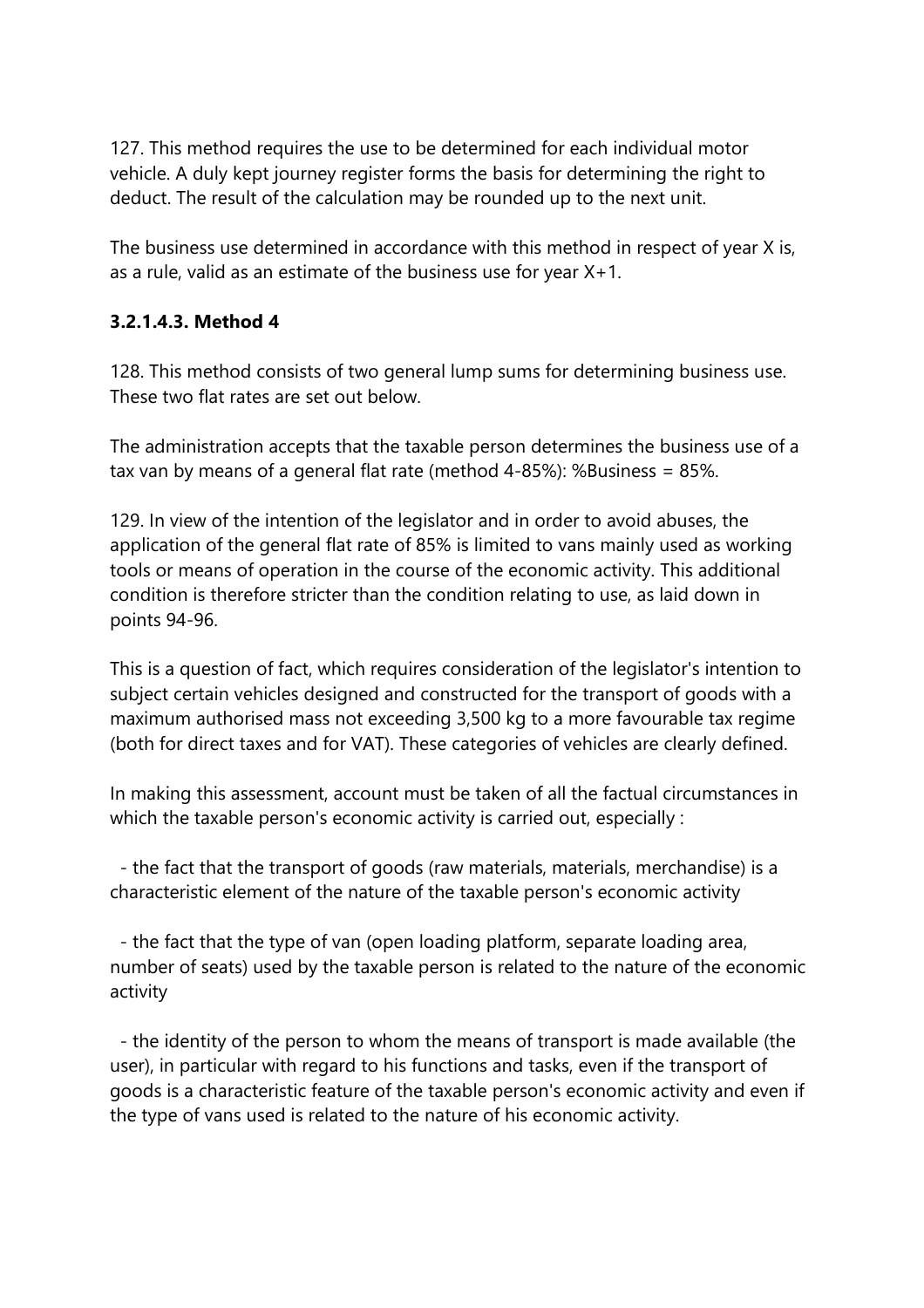131. Consequently, tax vans which are not used primarily for business purposes cannot benefit from the general flat rate of 85%. This also applies to tax vans which, during their period of use, no longer satisfy this condition.

For mixed-use tax vans whose use deviates at some point from the circumstances referred to in points 129 and 130 above, the business use may be determined on the basis of a general flat rate (4-35% method): %Business = 35% provided that the following conditions are met.

The 4-35% method is subject to two cumulative conditions of application:

a) The flat rate applies only to one vehicle per user.

The professional flat rate of 35%, by application of the 4-35% method, applies to only one vehicle per user. Where the taxable person (or his family) has more than one van at his disposal which is used for mixed purposes, but not primarily for business purposes, or where he provides a company director or employee (or their family) with more than one such vehicle, the flat rate may be applied to only one mixed-use vehicle of his choice. For other mixed-use vehicles, the business character must be demonstrated by means of a journey log.

At the time of purchase or at the start of the lease of a vehicle, the taxable person shall determine in respect of which vehicle he applies the general flat rate of 35%. He applies method 1 to the other vehicles at his disposal (or at the disposal of his family).

(b) The vehicle must actually be used as an instrument of work or as a means of exploitation in the course of the economic activity. Vehicles that are not used for the purposes of the taxable person's economic activity, or only to a negligible extent (occasional or incidental use), are therefore expressly excluded from the application of the 4-35% method.

Business use is negligible when the vehicle is used for business purposes for less than 10%.

This is a question of fact that the administration assesses on a case-by-case basis. In order to ensure the administration's view on the use of a certain vehicle, the taxable person may conclude a prior agreement with the administration (e.g. an agreement from the VAT audit office).

Where a taxable person makes a vehicle available to an employee as part of his salary policy, the administration considers that, for the application of the 4-35% method, the vehicle is actually used as a work tool or as a means of operation.